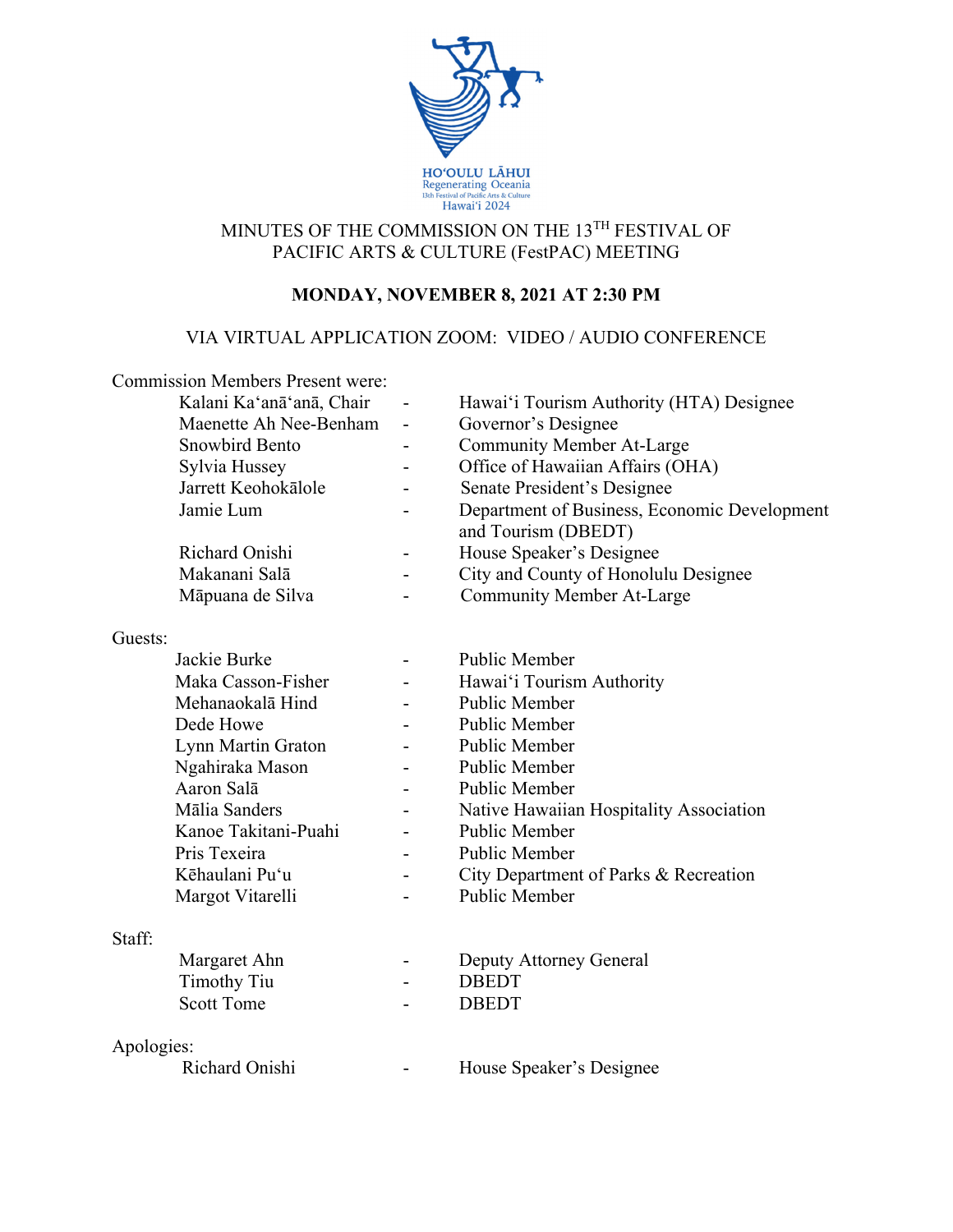Minutes of the Commission on the 13<sup>th</sup> Festival of Pacific Arts & Culture Monday, November 8, 2021, at 2:30pm via ZOOM Page 2 of 4

## **CALL TO ORDER**

The meeting was called to order by Chair Kalani Ka'anā'anā at 2:33 p.m., who welcomed everyone present via ZOOM and Facebook Live.

Chair conducted roll call of Commissioners present: Chair, Vice-Chair Salā, Ms. Ah Nee-Benham, Ms. Bento, Ms. Hussey, Mr. Keohokālole, Ms. Lum, Mr. Onishi, Ms. de Silva.

Chair invited Mr. Keohokālole to share his thoughts for today's *wehena* (opening). Mr. Keohokālole shared that he encouraged Commissioners to reflect upon Hawaiʻi's history and Hawaiʻi's role as the host of FestPAC as an opportunity to engage in a number of exciting and important possibilities such as showcasing Hawaiʻi's arts and cultural practices to the Pacific community; hosting delegations; and strengthening and reconnecting with fellow Pacific peoples. Reflecting upon these possibilities serves as an important reminder for the Commission about how King Kalākaua's role in history for example, he estored many Hawaiian cultural arts practices, as the international head of state, he hosted delegations from other countries, and he strengthened ties with fellow Pacific communities. Mr. Keohokālole reflected that in many ways, our efforts are a continuation of what Kalākaua initiated and worked on as King. Mr. Keohokālole then introduced Ms. Mehanaokala Hind to share additional thoughts for today's *wehena*.

Ms. Hind thanked Mr. Keohokālole for providing inspiring comments about Kalākaua that we could all learn from. His establishment of Hoʻoululāhui (an organization of benevolent work) and his ability to be very innovative and unafraid of new technologies and ideas were remarkable. Kalākaua always looked for ways to put forth the best of Hawaiʻi and that we also can draw inspiration from his ability to nurture diplomatic relationships as an opportunity to bring the *lāhui* (people/nation) together through FestPAC. The Festival is an opportunity to engage in diplomatic relationships in the Pacific and bringing forward cultural and ancestral strengths that will positively impact Hawaiʻi.

Chair thanked former Commissioner Hind for sharing her thoughts and assisting with the *wehena* today.

Chair turned over this portion of the agenda to Ms. Salā for her to make an introduction. Ms. Salā introduced Ms. Kēhaulani Puʻu, Deputy Director of Parks and Recreation. She will be Ms. Salā's partner with matters pertaining to the City and County of Honolulu such as securing venues, permits, etc. Chair expressed his thanks to Ms. Puʻu for her *kōkua* (help) and that the Commission is grateful for her assistance. Ms. de Silva also expressed her appreciation and mentioned that she looks forward to working with Ms. Puʻu.

Chair offered Ms. Puʻu the opportunity to share her thoughts. Ms. Puʻu expressed that she is looking forward to working with Commissioners to host a great FestPAC.

## **PUBLIC TESTIMONY ON AGENDA ITEMS**

Chair invited members of the public to testify on the agenda items. Hearing none, he noted that public testimony was not received prior to the meeting and proceeded with the rest of the agenda items.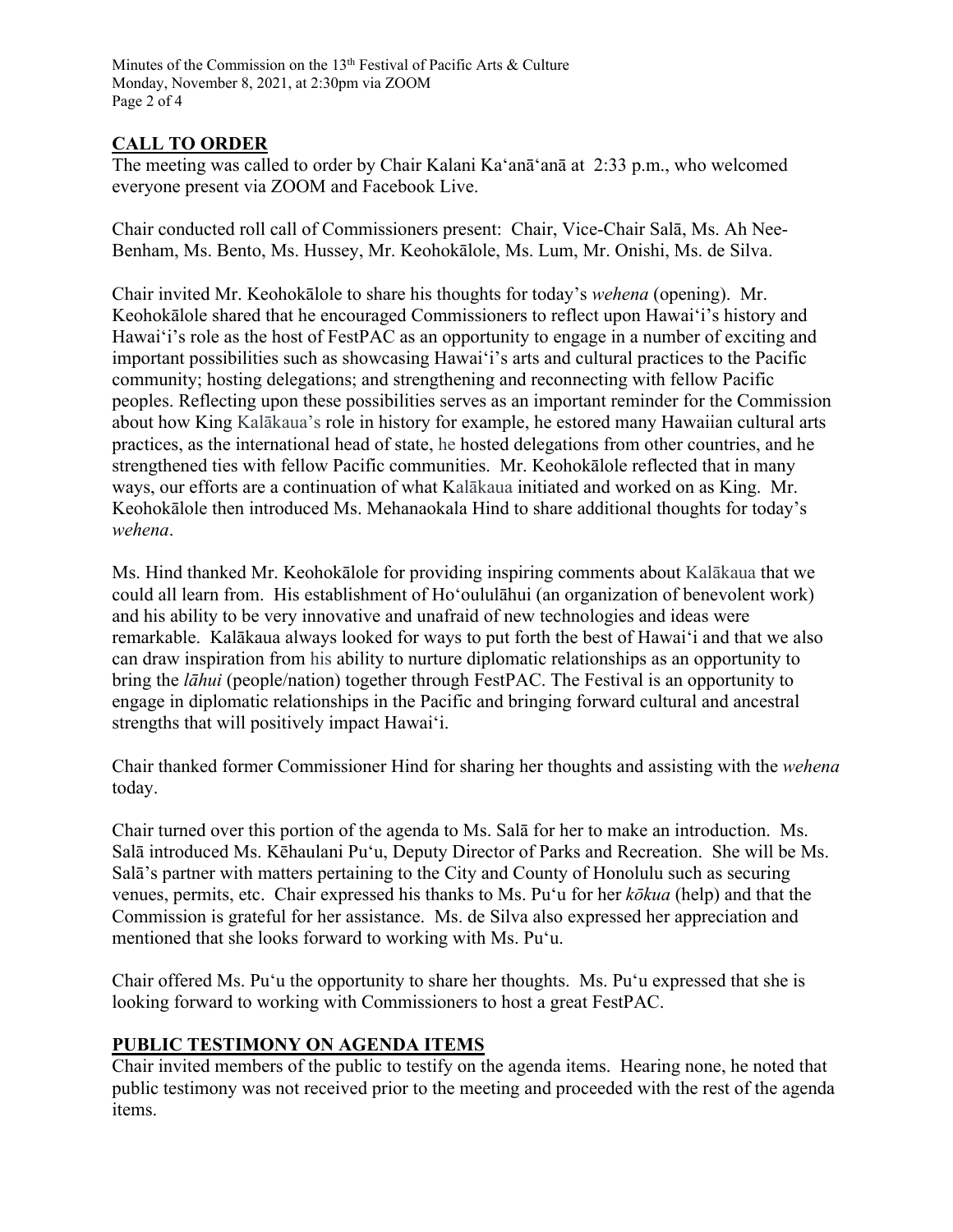Minutes of the Commission on the 13<sup>th</sup> Festival of Pacific Arts & Culture Monday, November 8, 2021, at 2:30pm via ZOOM Page 3 of 4

#### **APPROVAL OF OCTOBER 25, 2021 MEETING MINUTES**

The minutes were distributed and reviewed by Commissioners. Chair asked if there were any comments or changes to the minutes. Hearing none, he asked for a motion to be made and it was made by Ms. Ah Nee-Benham and seconded by Ms. de Silva. A roll call vote was requested with the following Commissioners approving the motion to approve the minutes: Chair Ka'anā'anā, Vice-Chair Salā, Ms. de Silva, Ms. Lum, Ms. Ah Nee-Benham, Ms. Hussey, Mr. Keohokālole, Ms. Bento.

Motion was unanimously approved.

#### **REPORT ON PERMITTED INTERACTIONS, PURSUANT TO ACT 103, SESSION LAWS OF HAWAIʻI 2021**

Chair reported that there were no Permitted Interaction Group meetings held between the last Commission meeting and today's meeting.

## **ADMINISTRATIVE COMMITTEE UPDATE – DISCUSSION ON ACTION REGARDING SUPPORT OF NaHHA's FINALIST FOR FESTIVAL DIRECTOR**

Chair informed Commissioners that in preparation for today's meeting, he met with Ms. Sanders and indicated that we were ready share publicly that Native Hawaiian Hospitality Association (NaHHA) has selected Mr. Aaron Salā as the finalist for the position of Festival Director. Ms. de Silva entertained a motion that the Commission support NaHHA's selection in the hiring of Mr. Aaron Salā for the position of FestPAC's Festival Director. It was seconded by Mr. Keohokālole.

Chair invited Commissioners to discuss the motion. He reiterated, for clarity again, that the hiring is being done by NaHHA and the motion made is for the Commission to support NaHHA's selection of Mr. Salā as the Festival Director.

A roll call vote was requested with the following Commissioners approving the motion to support NaHHA's selection of Mr. Salā: Chair Ka'anā'anā, Vice-Chair Salā (recused), Ms. de Silva, Ms. Lum, Ms. Ah Nee-Benham (recused), Ms. Hussey, Mr. Keohokālole, Ms. Bento.

Chair stated that Vice-Chair Salā and Ms. Ah Nee-Benham recused themselves from today's vote.

## **PUBLIC TESTIMONY ON AGENDA ITEMS**

Chair Ka'anā'anā invited the public to again offer comments. Mr. Aaron Salā provided remarks that he is looking forward to working with Ms. Sanders and all Commissioners collectively and individually. He commented on Mr. Keohokālole's *wehena* today in that he recalled a *mele*  (song) called Maunakea written by Mr. Kīhei de Silva about Queen Emma that described her travels throughout the island chain. Kalākaua envisioned building the nation by going out into the world and entering into treaties with other countries; whereas, Emma went to the *piko* (the source/center) to understand what was going on in different areas of the islands. Through FestPAC, we will be reaching out to the Pacific and bringing incredible cultures to Hawaiʻi.